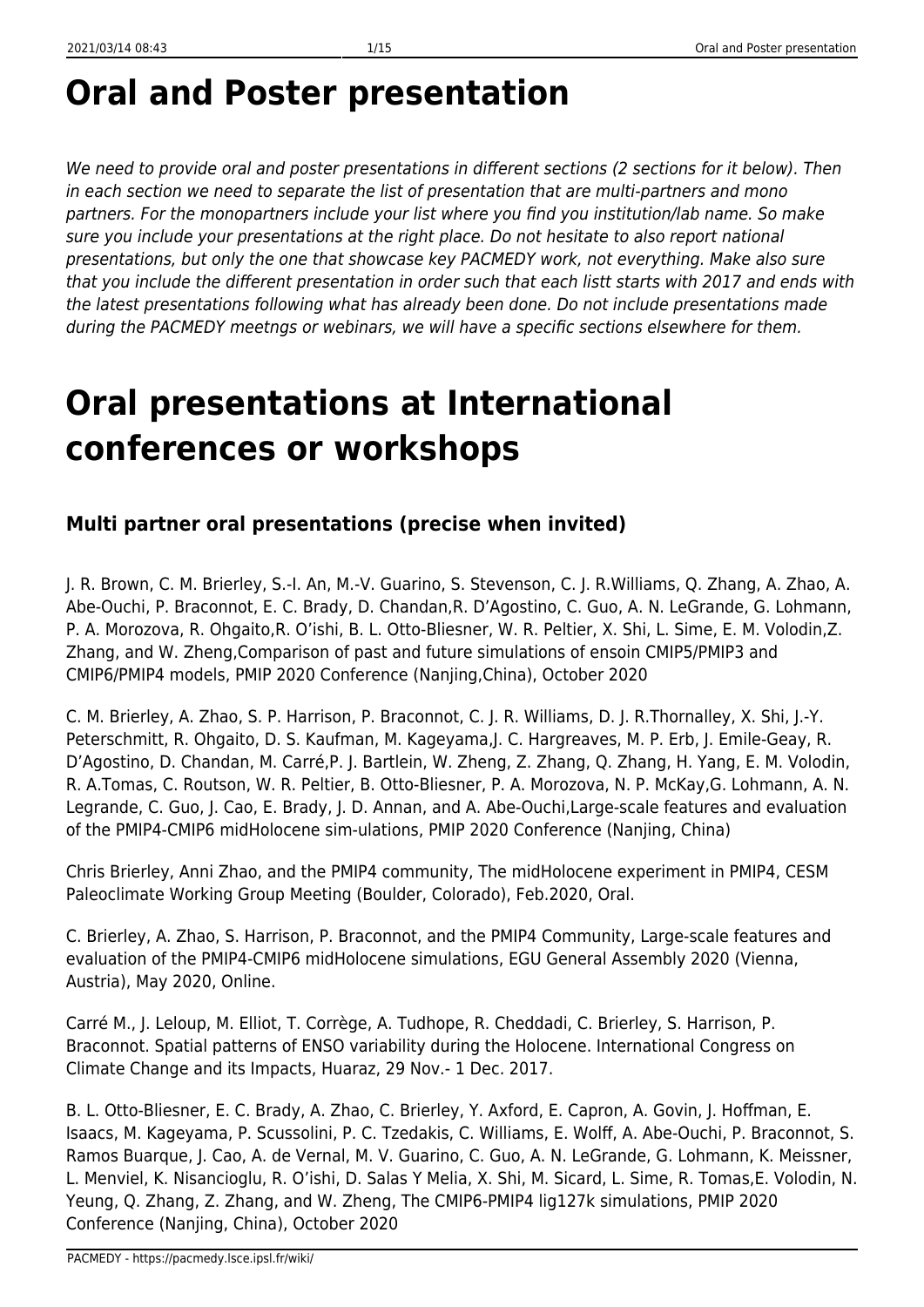C. Brierley, A. Zhao, S. Harrison, P. Braconnot, and the PMIP4 Community, Large-scale features and evaluation of the PMIP4-CMIP6 midHolocene simulations, EGU General Assembly 2020 (Vienna, Austria), May 2020

Carré M., Elliot M., Corrège T., Braconnot P., Insights into ENSO spatial variability during the Holocene using monthly-resolved marine records from across the Pacific Ocean. PAGES PaleoENSO Workshop, 26-30 August 2019, Belitung, Indonesia.

Carré M., Braconnot P., Marti O., Elliot M., Lohmann G., Shi X., Jungclaus J., D'Agostino R., Cheddadi R., Corrège T., Harrison S., High-resolution marine data and transient simulations support orbital forcing of ENSO amplitude since the mid-Holocene. PMIP 2020 Conference, Nanjing, 26-30 Octobre 2020

# **Mono partner oral presentations (precise when invited)**

# **LSCE**

Pascale Braconnot : Exploring the Holocene with numerical experiments: mean climate and climate variability in the tropics, PAGES OSM, Saragoza, Spain, 8-12 May 2017, invited

Pascale Braconnot, Olivier Marti, Yves Balkanski, Dan Zhu, Arnaud Caubel, and Anne Cozic : Mid to late Holocene climate evolution from a multi-complexity ensemble simulations, 4ICESM, Hambourg, 28 August-1 September 2017

Pascale Braconnot: Success and difficulties in modeling the African monsoon during the Holocene, Meeting ACAA2017, Marrackech, 6-10 Novembre 2017, invited

Pascale Braconnot, Olivier Marti, Yves Balkansky. Dan Zhu, Arnaud Caubel and Anne Cozic : Mid to late Holocene climate evolution from a multi-complexity ensemble simulations, PALMOD international conference, 6-8 April 2018, Vienna, invited

Julien Crétat, Pascale Braconnot, and Olivier Marti, Multi-scale changes in the Indian Summer Monsoon rainfall: insights from mid- to late Holocene transient simulations, EGU, Vienne, 7-12 avril 2019, oral

Yating Lin, Gilles Ramstein, Haibin Wu, Raj Rani, Pascale Braconnot, Masa Kageyama, Qin Li, Yunli Luo, and Zhengtang Guo, Mid-Holocene climate change over China: model-data discrepancy, EGU, Vienne, 7-12 avril 2019Fabrizio

Falasca, Julien Cretat, Pascale Braconnot, and Annalisa Bracco: Complexity and connectivity variability in the climate of the past, EGU, Vienne, 7-12 avril 2019

Pascale Braconnot, Julien Cretat, and Olivier Marti, A long term perspective on Monsoon variability and extreme dry or wet years, EGU, Vienne, 7-12 avril 2019, oral, invited

Pascale Braconnot P. : Long transient simulations, P2F PMIP working group meeting, London, 13-19 mai 2019

Pascale Braconnot, Investigating long term climate variability and changes with Earth System models, climate informatics, Paris, 3 octobre 2019, invited (video presentation [https://ohnk.net/projet-479-9th-international-workshop-on-climate-informatics\)](https://ohnk.net/projet-479-9th-international-workshop-on-climate-informatics).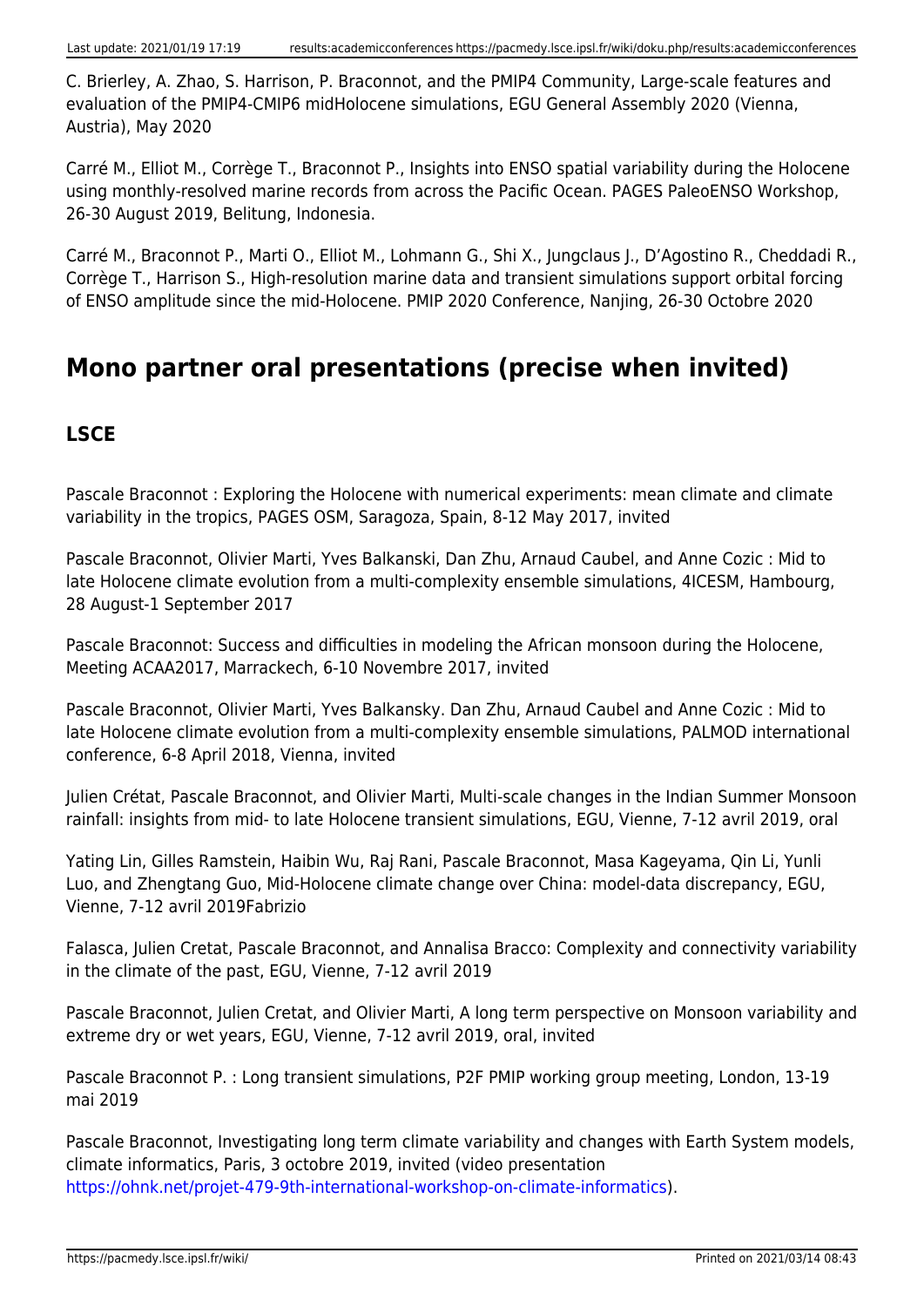Pascale Braconnot: Paleoclimate Modeling Intercomparison Project: Phase 4 and PMIP4-CMIP6 activity , CRESTS meeting for Chinese climate modeling, AGU side event, 13 Decembre 2013, invited

#### **Stockholm**

Francesco S. R. Pausata, Kerry A. Emanuel, Marc Chiacchio, Gulilat T. Diro, Qiong Zhang, Laxmi Sushama, J. Curt Stager, Jeffrey P. Donnelly: Tropical storm activity enhanced by Sahara greening and reduced dust emissions during the African Humid Period, EGU General Assembly, Vienna, Austria, April, 2017.

#### **Reading**

Charlie J. R. Williams, Maria-Vittoria Guarino, Emilie Capron, Irene Malmierca-Vallet, Joy S. Singarayer, Louise C. Sime, Daniel J. Lunt, Paul J. Valdes: CMIP6/PMIP4 simulations of the mid-Holocene and Last Interglacial using HadGEM3: comparison to the pre-industrial era, previous model versions, and proxy data, PMIP4 Conference, Virtual, October 2020

Charlie J. R. Williams, Joy Singarayer, Simon Dadson, Emily. Black & Sally. Burrough: Modelling river discharge across mid-Holocene Africa, Poster Presentation, EGU, April 2018

Charlie J.R. Williams, Maria V. Guarino, Joy Singarayer and Louise Sime: The UK contribution to paleoclimate modelling for CMIP6/PMIP4: Preliminary results of the mid-Holocene and the Last Interglacial experiments, two "warm climate" simulations, and comparison to the preindustrial era, Poster/PICO Presentation, EGU, April 2018

Sandy P. Harrison, Laci M. Gerhart, Guangqi Li, I. Colin Prentice, Joy K. Ward: Tree growth in a low CO 2 world: confirmation of the importance of changes in biomass allocation as a response to changing [CO2] 10th International CO2 conference, Palaeo-theme, Interlaken, August, 2017

Sandy P. Harrison, Guangqi Li, I. Colin Prentice: Tree growth and productivity during the Last Millenium: a forward modelling approach for data-model comparisons. PAGES Open Science meeting, Zaragoza, May, 2017

Guangqi Li, Sandy P. Harrison, I. Colin Prentice: Tree growth and climate: an analysis of current assumptions and the advantages of forward modelling as an alternative approach for data-model comparison. 1st PMIP4 conference, Stockholm, September, 2017

Kamolphat Atsawawaranunt, Sandy P. Harrison, I. Colin Prentice: Simulated changes in gross primary productivity during the Last Millennium: a new approach to evaluating PMIP simulations, 1st PMIP4 conference, Stockholm, September, 2017

C. J. R. Williams, J. Singarayer, S. Dadson, E. Black & S. Burrough: Modelling river discharge across mid-Holocene Africa, 1st PotASH meeting, Oxford, September, 2017

J. Singarayer, S. Burrough, P. Valdes & W. Roberts: Synchronous southern hydroclimate change? A modelling perspective, 1st PotASH meeting, Oxford, September, 2017

H. Beckwith, C. J. R. Williams & J. Singarayer: The West African Monsoon: Can the geological past shed any light on the future?, UROP Showcase Event, Reading, November, 2017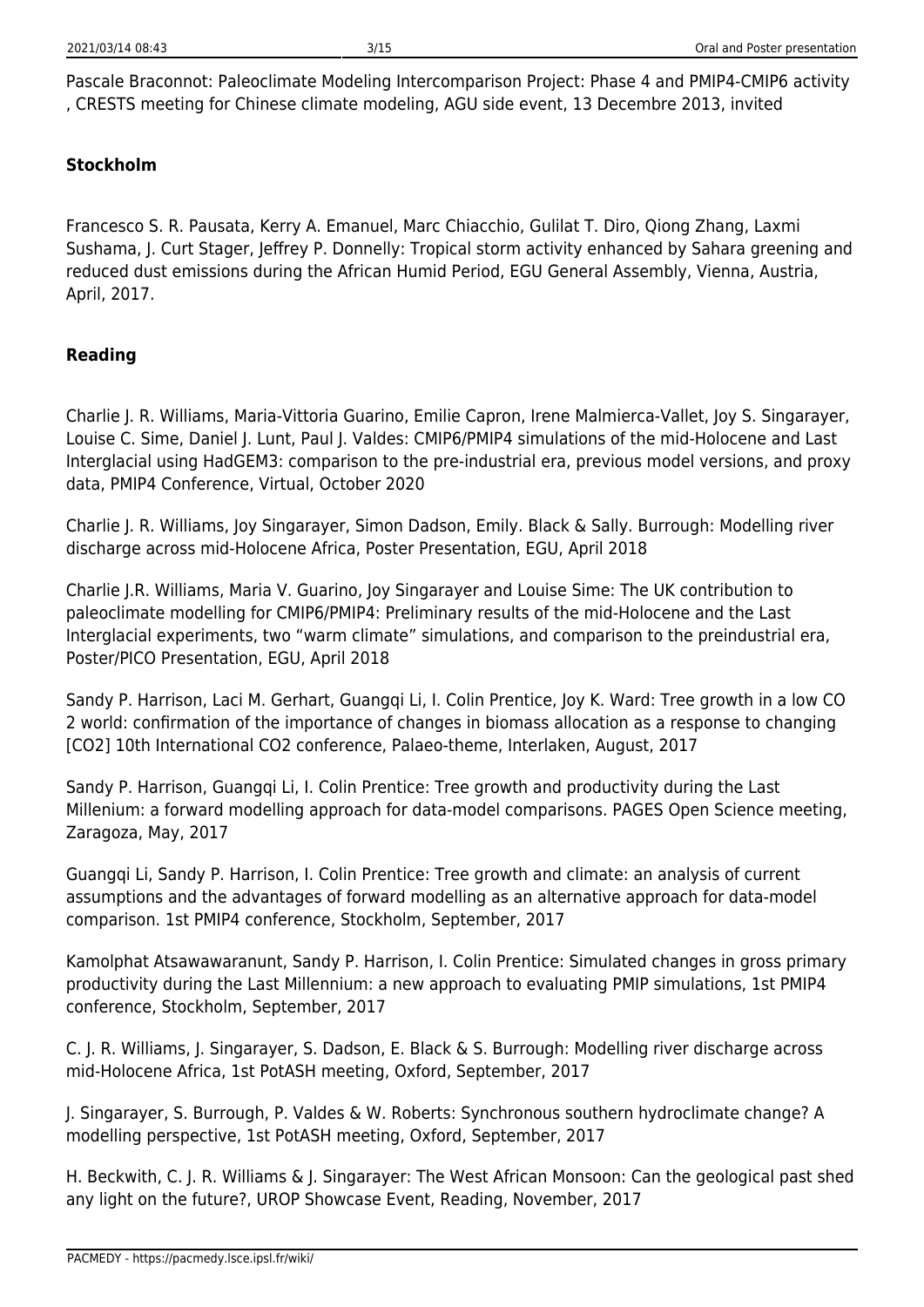Sandy. P. Harrison: The Power, Pitfalls and Potential for Using Palaeoenvironmental Observations to Understand Climate Dynamics. Invited speaker, International Conference on Earth System Modelling, Hamburg, September, 2017

Sandy P. Harrison: Physiology-based modelling of productivity and tree growth. Invited speaker, PAGES DAPS project, Louvain-la-Neuve, June, 2017

Sandy P. Harrison: Interpreting tree ring records using a process-based modelling approach Invited speaker, Instituto Pirenaico de Ecologia, Zaragoza, May, 2017

Sandy P. Harrison: Palaeomonsoons: the state of knowledge and outstanding challenges. Invited presentation, Monsoons session, EGU, Vienna, April, 2017

# **IITM**

R. Krishnan, T.P. Sabin, P. Priya, S. Chakraborty, H. Borgaonkar, N. Gandhi, Tania Guha, Pascale Braconnot. Paleoclimatic constraints on monsoon precipitation extremes over South Asia. Paleoclimate Modelling Intercomparison Project (PMIP4) Conference 2017, Stockholm. 25-29 September, 2017.

Dr. Naveen Gandhi, presented a paper entitled "Centennial tree-ring records over north Kashmir, India in the context of recent climate change" at the 10th World Dendro Conference, Thimphu, Bhutan during 10-15 June 2018

Dr. Sabin TP, participated in the 1st PACMEDY meeting during 3-5 April 2017 at CNRS campus in Gifsur-Yvette, France and presented paper entitled "High resolution climate simulation of Indian summer monsoon during Mid Holocene"

Dr. H. P. Borgaonkar participated in the 1st PACMEDY meeting during 3-5 April 2017 at CNRS campus in Gif-sur-Yvette, France and presented paper entitled "PACMEDY: Indian Activities"

#### **MPI-M**

Roberta D'Agostino, Ori Adam, Piero Lionello, Tapio Schneider: Hadley Circulation extent and strength in a wide range of simulated climates, EGU General Assembly, Vienna, Austria, April, 2017.

Roberta D'Agostino, Piero Lionello, Ori Adam, Tapio Schneider: Hadley Circulation extent and strength in a wide range of simulated climates, PAGES Open Science meeting, Zaragoza, May, 2017.

Claussen, M.: Is the "Green Sahara" problem solved?, PMIP4 Conference, Stockholm, September 2017 (invited).

Jungclaus, J.H. et al.: PMIP4 Simulations over the Common Era and integrated analyses of reconstrucnons and multi-model simulations. PMIP4 Conference, Stockholm, September 2017.

Claussen, M. et al.: Sahara and Arabian Deserts - past and possible future changes - Invited plenary lecture at the 2017 IBS Conference on Climate Change and Human Migration, 2017, Busan, Korea, December 2017 (invited).

Claussen, M. et al.: How abrupt was the abrupt termination of the AHP - the heterogeneous dynamics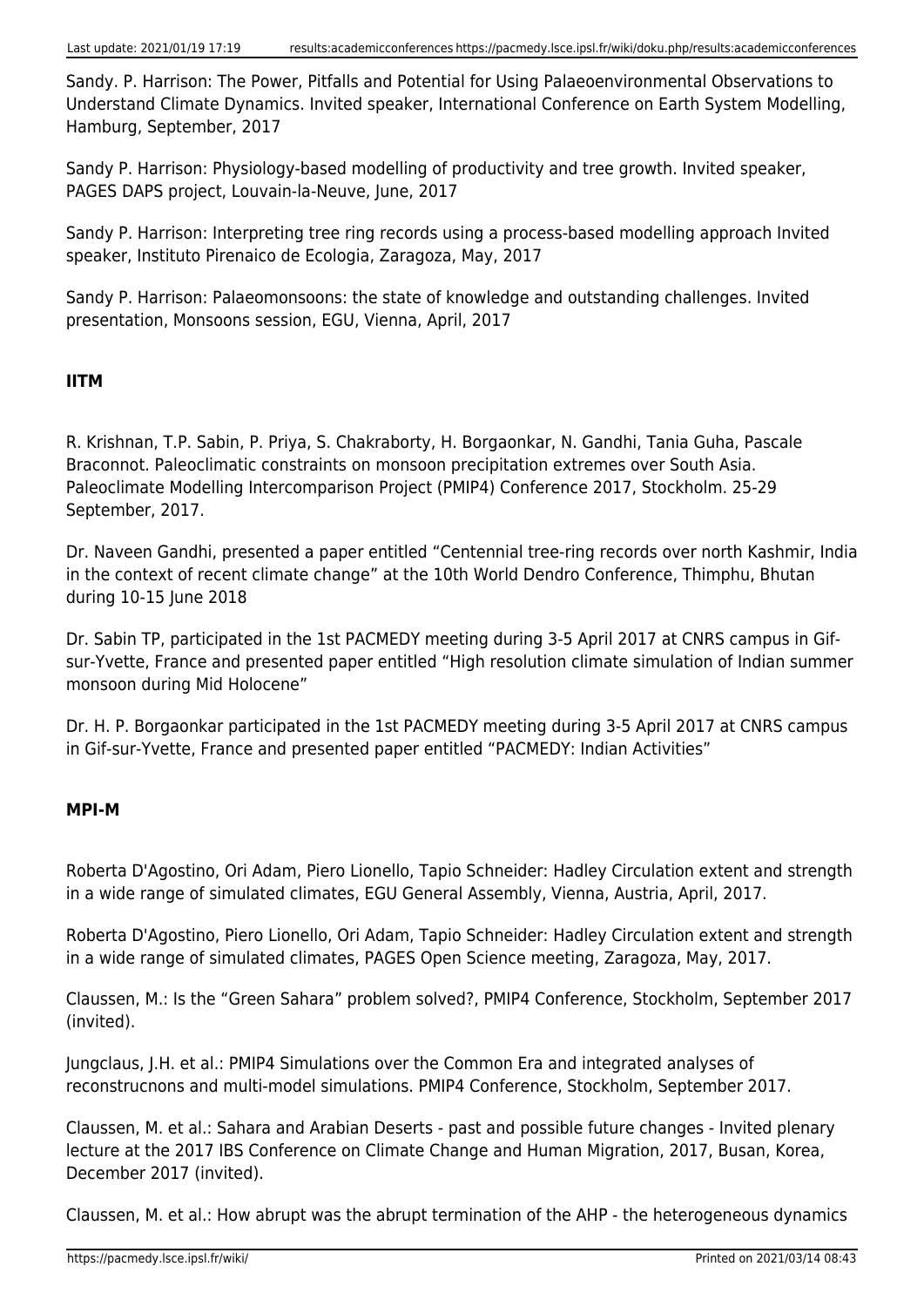of the African Humid Period. Presentation at the 2nd International AFQUA Conference, Nairobi, Kenia, July 2018.

D'Agostino R, Egerer S., Rast S., Niemeier U., Bader J., Jungclaus J., 2018: The role of dust in modulating monsoon dynamics in the MPI-ESM mid-Holocene simulations. DUST Conference 2018, Bari, Italy, June 2018.

Lionello P., D'Agostino R., 2018: Learning about climate change in the Mediterranean region by comparing past and future climates. European Meteorological Society Annual Meeting. Budapest, Hungary, 2018.

D'Agostino R., Bader J., Jungclaus J., 2018: Warm climates: differences and similarities in monsoon behaviours between the mid-Holocene and future climate scenario. SPARC Conference, Kyoto, 2018.

D'Agostino R., Bader J., Bordoni S., Ferreira D., Jungclaus J.: Warm Climates: Differences and analogies in monsoon response to past and future forcing. Themes conference 2018, Venice, Italy. Talk. November 2018.

Bordoni S., D'Agostino R., Bader J., Jungclaus J. 2018: Warm Climates: Differences and analogies in monsoon response to past and future forcing. American Geophysical Union (AGU) Fall Meeting, San Francisco. Talk. December 2018.

Ferreira D., D'Agostino R., Bader J., Bordoni S., Jungclaus J.: Northern Hemisphere monsoon response to mid-Holocene orbital forcing and greenhouse-gas induced global warming. European Geoscience Union (EGU) General Assembly, Wien, Austria. Oral. 2019.

Jungclaus, J., Bader, J., D'Agostino, R., Lorenz, S., Claussen, M.:Transient simulations over the Holocene (8kyrBP - 1850 CE) with MPI-ESM-LR. Past2Future Workshop, University College, London, May 2019.

Jungclaus, J., Bader, J., Zhou, X, D'Agostino, R.: Influence of volcanic forcing on climate variability in transient simulations of the Holocene. INQUA Conference, Dublin, July 2019.

D'Agostino R., Bader J., Bordoni S., Ferreira D., Moise A., Jungclaus J.: Asian-Australasian monsoon response to mid-Holocene orbital forcing and greenhouse-gas induced global warming. INQUA Conference. Dublin, Ireland, July 2019.

D'Agostino R., Fiedler S., Egerer S., Rast S., Niemeier U., Nguyen H., Jungclaus J., : The role of Saharan dust in modulating monsoon response in mid-Holocene MPI-ESM simulations. INQUA Conference. Dublin, Ireland, July 2019.

Jungclaus, J., Lohmann, K., Moreno-Chamarro, E., Lorenz, S., Bader, J.: Climate variability in transient simulations over the past millennium and the Holocene: The role of ocean and atmosphere dynamics. Svalbard Holocene workshop. Oslo, November 2019.

D'Agostino R., Scambiati A.L., Lionello P. : Time of emergence of the global and regional expansion of the boreal winter Hadley Circulation. Themes conference, Venice, Italy. November 2019.

D'Agostino R., Bader J., Brown, J., Bordoni S., Ferreira D., Moise A.,Nguyen H., Silva-Dias, P. L., Jungclaus J. : Monsoon dynamics in past and future climates: the Holocene is not an analogue of future projections. INVITED SPEAKER at EGU 2020 - Past2Future session (CL 4.2).

D'Agostino R., Scambiati A.L., Lionello P. : The poleward shift of the Subtropics in the Northern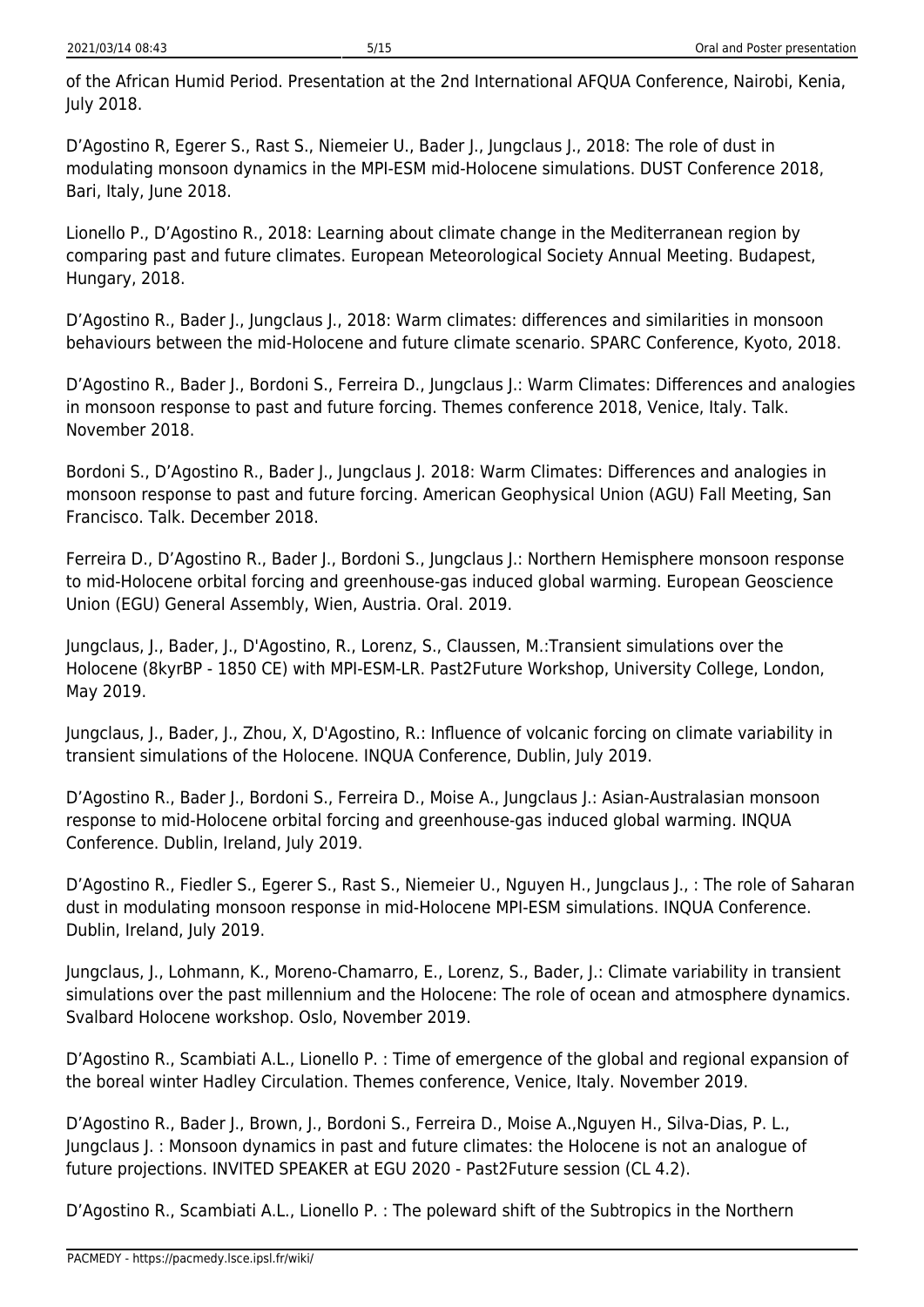Hemisphere winter: time of emergence of the climate change signals. European Geoscience Union (EGU) General Assembly 2020, Wien, Austria. Poster.

Jungclaus, J., Bader, J, Zhou, X: Impact of fast varying forcing on climate variability in transient simulations over the Holocene, PMIP4 Conference, Nanjing, China, October 2020.

Jungclaus, J. and the Past2k Group: Transient simulations over the Common Era in PMIP4/CMIP6, PMIP4 Conference, Nanjing, China, October 2020.

D'Agostino, R. et al.: Global monsoon changes in the last 6,000 years: the tug of war between greenhouse gas and orbital forcing, PMIP4 Conference, Nanjing, China, October 2020.

Ferreira D. and D'Agostino R., 2020. The energy budget of the tropical band in future climate. International Conference on Meteorology and Climate Science, Dhaka, Bangladesh. Best presentation Award.

# **CEREGE**

Beaufort, L., Gally, Y., Barbarin, N., Mazur, J.-C., and Bolton, C.: Regularity in the quaternary variations of Noelarhabdaceae morphology Athènes, 2017.

Beaufort, L., Bolton, C., Mazur, J.-C., and Gally, Y.: Orbital forcing on marine organic and carbonate production in the Indo-Pacific during the last 1.7 Myrs, presented at 2017 Fall Meeting, AGU, 11-15 Dec., New Orleans, 2017.

Leduc G., Vidal, L, and Thirumalai, K. ESNO activity during the last climatic cycle using individual foraminifera analysis , presented at 2017 Fall Meeting, AGU, 11-15 Dec., New Orleans, 2017b.

# **ISEM (now LOCEAN-CNRS)**

Carré M., Azzoug M., Camara A., Cheddadi R., Gaye A., Janicot S., Khodri M., Lazar A., Lazareth C.E., Mignot J., Wade M., Anthropogenic forcing brings Sahel drought to unprecedented level in the past 1600 years. Climate Change in Africa, Marrakech, 7-9 Nov. 2017.

# **AWI**

G. Lohmann, et al.. Holocene and Last Interglacial. International Conference on Earth System Modelling, Hamburg, September, 2017

Xiaoxu Shi and Gerrit Lohmann, Simulated climate change during the past 9,000 years PaleoENSO workshop, Belitung, Indonesia.August 2019

# **Edinburgh**

A. Schurer et al. Importance of the pre-industrial baseline for likelihood of exceeding Paris goals, PAGES Open Science meeting, Zaragoza, May, 2017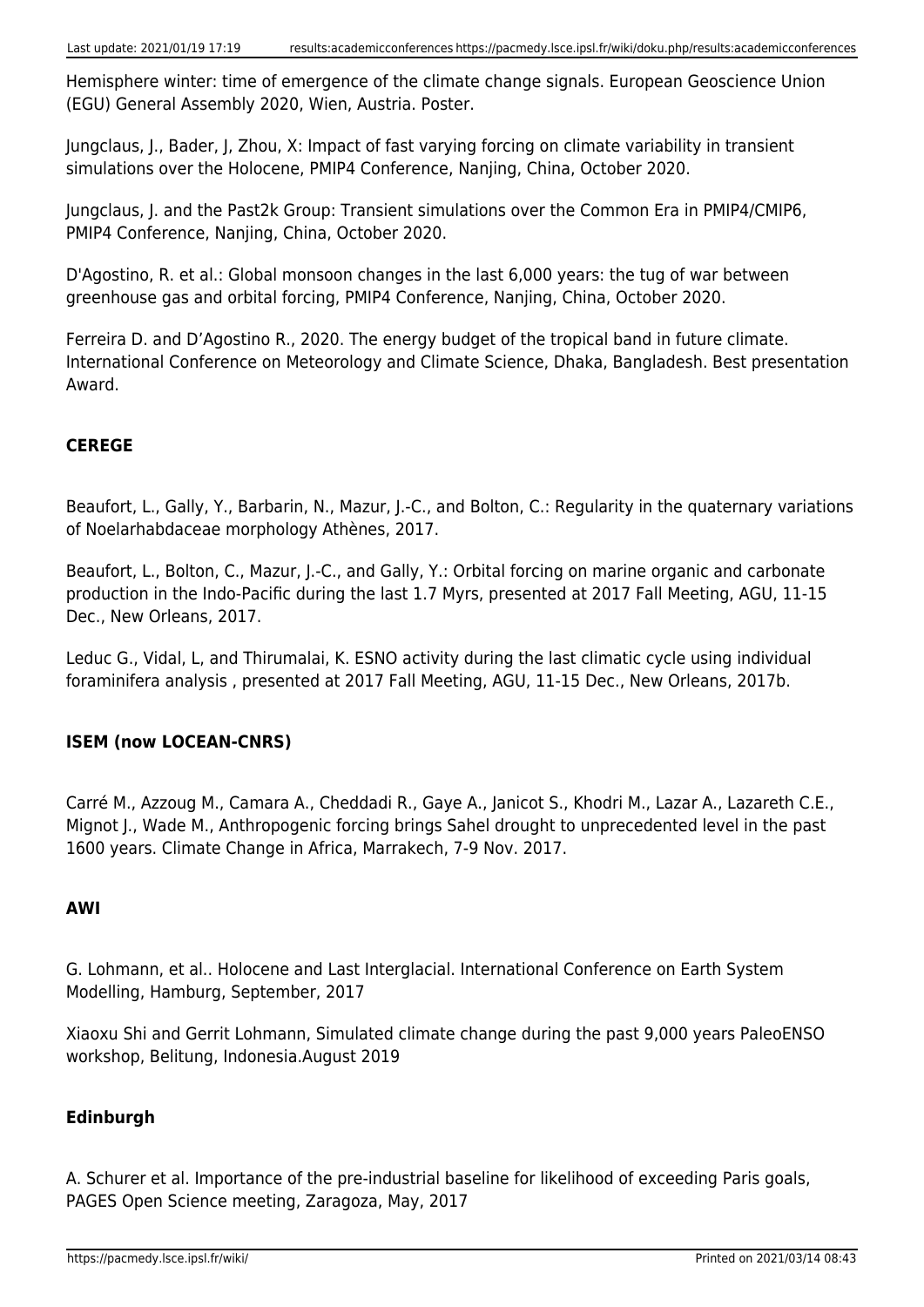A. Schurer et al. Detecting the effects of volcanic eruptions on the climate of the last millennium. VICS volcanic impacts on climate society conference, Tucson Arizona, Jan 2018 (invited)

A. Schurer et al. Disentangling the causes of the year without a Summer. VICS volcanic impacts on climate society conference, Cambridge, April 2019

A. Schurer et al. Disentangling the causes of the year without a Summer. IMSC, Toulouse, 24-28 June 2019

G. Hegerl et al. Determining the causes of climate change; from large-scale temperatures to extreme events, PAGES Open Science meeting, Zaragoza, May, 2017

Sandy Tudhope et al, Palaeo ENSO from corals. Paleo-ENSO (PAGES-supported) Workshop, Belitung, Indonesia, August 2019

# **EPOC**

T. Corrège et al., Holocene ENSO variability in the southwest Pacific. AGU Ocean Science Meeting, Portland, February 2018

Delcroix, T., Abarca Del Rio, R., Corrège, T., Cravatte, S., Malaizé, B., La Niña and the drastic ecological change on easter Island. 10th International Conference on early Migration and Easter Island/Rapa Nui, Easter Island, November 2018

Malaizé B, Orliac M., Haoa S., Sémah A-M, Skonieczny C., Caley T. Daniau A-L. and Orliac C., November 2018. ICEPM X (International Conference on Early Pacific Migration and Rapa Nui). 'Record of environmental changes around the Rano Aroi pound (Esater island) over the last 1200 years'

C. Clément, S. Desprat, K. Anupama, S. Prasad, C. Zorzi, D. Oliveira, S. Lauterbach, C. Bolton, N. Andersen, T. Blanz, S.C. Clemens, R. Schneider, P. Martinez. MedPalyno 2019, Bordeaux (France). Changes in vegetation and Indian summer monsoon during the last deglaciation and early Holocene from sediments of the Bay of Bengal.

S. Desprat, C. Clément, P. Martinez, K. Thirumalai, D. Oliveira, K. Anupama, S. Prasad, R. Schneider, S.C. Clemens. INQUA 2019, Dublin (Irlande). Response of the Indian vegetation and monsoon rainfall during the last 23 kyrs and MIS 11c in the Mahanadi river region.

Niclas Rieger, Thibaut Caley, Enno Schefuss, Philippe Martinez, Bruno Malaizé, Sébastien Zaragosi, Gerrit Lohmann, Franck Bassinot, Nadine Ellouz-Zimmermann. INQUA 2019, Dublin (Irlande). Climate variability in the northern Arabian Sea during the Holocene

Malaizé B, Orliac M., Haoa S., Sémah A-M, Skonieczny C., Caley T. Daniau A-L., T. Delcroix, I. Billy and Orliac C, July 2019. INQUA, XX, Dublin, Ireland. 'Record of environmental changes around the Rano Aroi pound (Easter Island) over the last 1200 years'

S. Desprat, C. Clément, C.Zorzi, P. Martinez, K. Thirumalai, K. Anupama, S. Prasad, D. Oliveira, A.-L. Daniau, R. Schneider and Steven C Clemens. Chapman Conference on the Evolution of the Monsoon, Biosphere and Mountain Building in Cenozoic Asia, 5–9 January 2020, Washington, D.C. (USA). Changes in vegetation and summer monsoon rainfall in NE India over the last 70 000 years.

A-M. Sémah, B. Malaizé, M. Orliac, S. Haoa Cardinali, C. Orliac, C. Skonieczny, T. Caley, A-L. Daniau et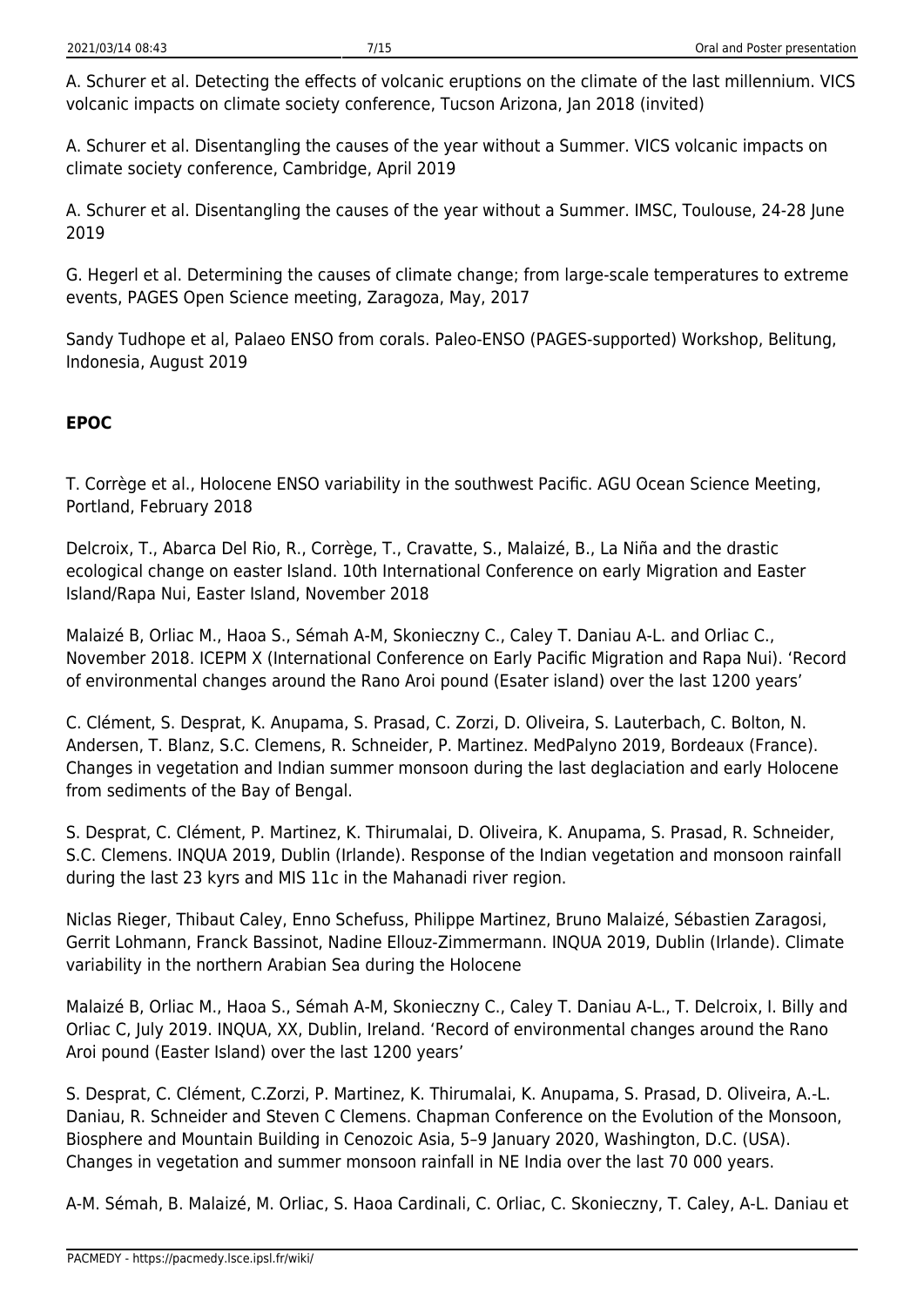T. Delcroix, MEDPALYNO 2019, Bordeaux. 'Changements environnementaux sur l'île de Pâques depuis 1200 ans – Rano Aroï'.

#### **Sao Paulo**

Silva Dias, Pedro L., Custódio, I.S., Campos, José L., Jorgetti, T., Carvalho, L. and Wainer, I.C., 2017: South American Monsoon System: from the Last Glacial to the Last Millennium. Invited Paper at the American Geophysical Union Fall Meeting – 2017. Paper A24D-01. New Orleans, USA, Dec. 11 to 15, 2017. <https://agu.confex.com/agu/fm17/meetingapp.cgi/Paper/236498> , invited.

M.H. Shimizu. Seasonal changes of the South American monsoon system during the Mid-Holocene in the CMIP5 simulations. Advanced School and Workshop on American Monsoons. São Paulo SP, August 2019.

Pedro Leite da Silva Dias: Paleoclimatic aspects of the South American monsoon. August 21. Advanced School and Workshop on American Monsoons. São Paulo SP, August 2019.

#### **LOCEAN**

Bruno Turcq. Paleoclima da America do Sul. Conference Hybam Large tropical rivers under climate and land-use changes. 6-10 nov 2017. Niteroi, Brésil.

Carré M. (Invited), Changes in the activity of El Niño through the Holocene reconstructed from stable isotopes in archaeological mollusk shells from Peru. III Taller Arqueología e Isotopos en el Sur de Sudamérica, Pica, Chile, 24-27 Septembre 2019

James Apaéstegui Implicaciones para la reconstrucción de eventos hidroclimáticos extremos relacionados al fenómeno El Niño. SEMINARIO CIENTÍFICO CLIMAT-AmSud "The Niño Phenomenon and its Socio-Ecological Impact in the Region" 16-17 NOVIEMBRE 2020 Lima Peru.

Carré M., Rivas R., Cordova K., Fernández E., Chiessi C.M., Ochoa D., Salas-Gismondi R., Cardich J., Pérez A., Gutiérrez D., Extreme ENSO variability during MIS5e evidenced by fossil mollusk isotopic records from Peru. AGU Fall meeting, 1-17 December 2020

#### **University College London**

Department of Environmental Physics Heidelberg University (Germany),State dependence of modes of climate variability in PMIP4/CMIP6, Dec. 2018. Invited.

London Ocean Group, Climate variability diagnostics in past and future model simulations, Nov. 2017. Invited.

# **Poster presentations at International conferences or workshops**

#### **multi partner poster presentations**

https://pacmedy.lsce.ipsl.fr/wiki/ Printed on 2021/03/14 08:43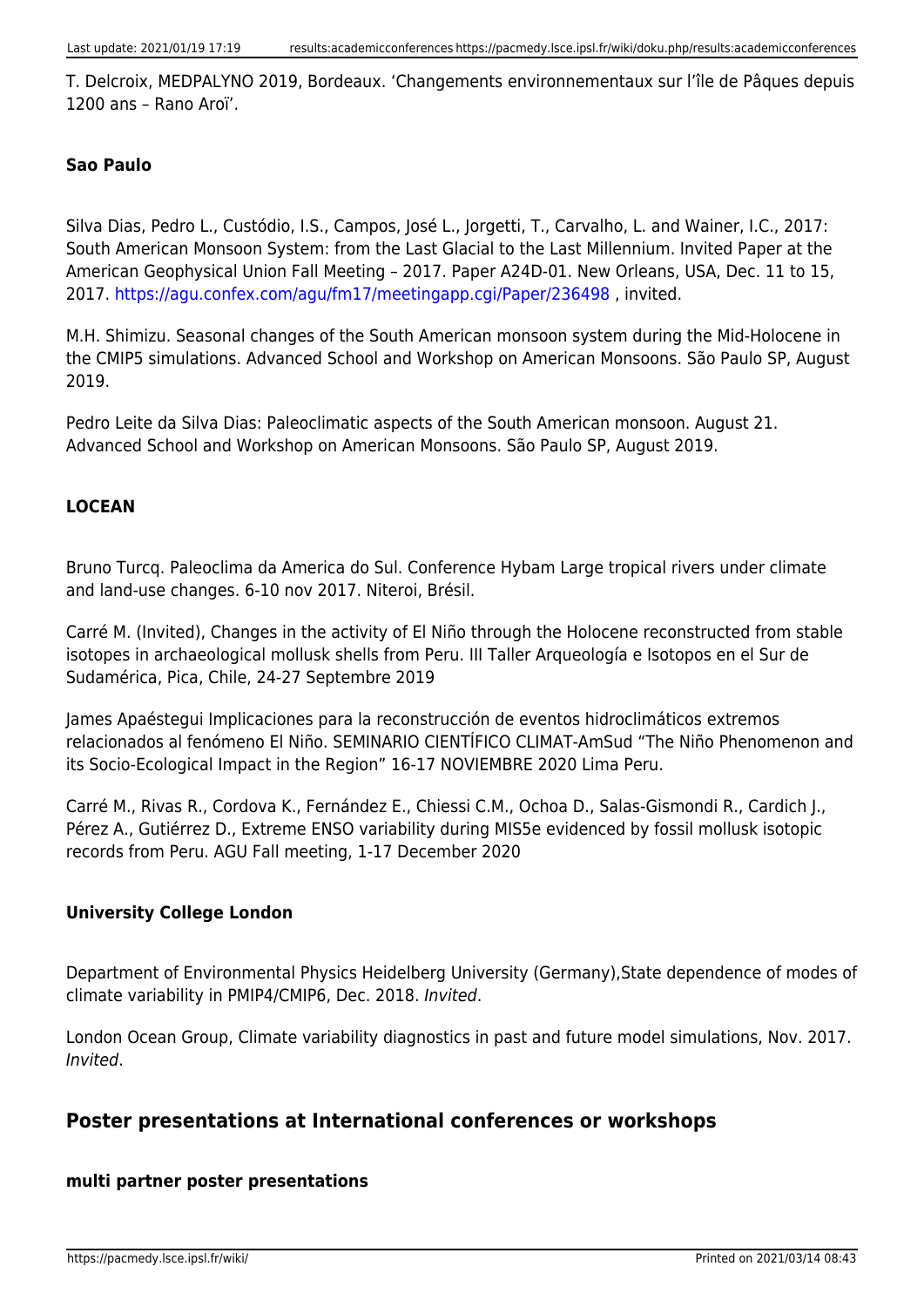P. Braconnot; M. Kageyama; S. Harrison; A. Haywood; J. Jungclaus; B. Otto-Bliesner; J.-Y. Peterschmitt; PMIP-Contributing Participants The PMIP4 contribution to CMIP6, PAGES OSM, Saragoza, Spain, 8-12 May 2017.

B. L. Otto-Bliesner; P. Braconnot; S. P. Harrison; D.J. Lunt; PAGES and PMIP4 Quaternary Interglacials Working Groups Two Interglacials: Scientific Objectives and Experimental Designs for Holocene and Last Interglacial Simulations in PMIP4and CMIP6, PAGES OSM, Saragoza, Spain, 8-12 May 2017.

R. Manay; B. Turcq; V. Echevin; D. Gutierrez; O. Marti; P. Braconnot Mid-Holocene data-model comparison of paleoceanography and paleoclimate in Peru based on CMIP5 simulations, PAGES OSM, Saragoza, Spain, 8-12 May 2017.

R. D'Agostino, P. Braconnot,, S.P. Harrison, K. Raghavan, J. Jungclaus, F.S.R. Pausata, T. Corrège, B. Turcq, M. Carré, L. Beaufort, M. Elliot, E. Zorita, A. Tudhope, C. Brierley, G. Lohmann, P. Leite da Silva Dias.& other PACMEDY participants: PACMEDY - Palaeoclimate Constraints on Monsoon Evolution and Dynamics, PMIP meeting, Stockholm 25-29 September 2017.

F.S.R. Pausata, Q. Zhang et al.: The role of vegetation and dust reduction in altering the West African Monsoon and the climate worldwide during the mid-Holocene Green Sahara period, PMIP meeting, Stockholm 25-29 September 2017.

R. Krishnan, T.P. Sabin, P. Priya, S. Chakraborty, H. Borgaonkar, N. Gandhi, Tania Guha,Pascale Braconnot. Paleoclimatic constraints on monsoon precipitation extremes over South Asia. Paleoclimate Modelling Intercomparison Project (PMIP4) Conference 2017, Stockholm. 25-29 September, 2017.

Carré M., M. Elliot, T. Corrège, A. Tudhope, R. Cheddadi, C. Brierley, S. Harrison, P. Braconnot. Seasonality and interannual variability in the tropics: A synthesis of Holocene coral and mollusk records. PMIP4 meeting, Stockholm, 25-29 Sept 2017.

Carré M., J. Leloup, M. Elliot, T. Corrège, A. Tudhope, R. Cheddadi, C. Brierley, S. Harrison, P. Braconnot. Spatial patterns of ENSO variability during the Holocene. International Congress on Climate Change and its Impacts, Huaraz, 29 Nov.- 1 Dec. 2017.

R. D'Agostino, S. Lorenz, J. Bader, M. Claussen, J.H. Jungclaus, G. Lohmann, E. Zorita and the Hamburg Holocene Group: PaCMEDy - Palaeoclimate Constraints on Monsoon Evolution and Dynamics, DKRZ workshop, Hamburg, October, 2017.

D'Agostino R., Braconnot P., Harrison S.P., Raghavan K., Jungclaus J., Pausata FSR., Corrège T., Turcq B., Carré M., Beaufort L., Elliot M., Zorita E., Tudhope A., Brierley C., Lohmann G., Leite Da Silva Dias P., & PaCMEDy participants, PaCMEDy, Paleoclimate Constraints on Monsoon Evolution and Dynamics. SPARC Conference, Kyoto, October 2018.

Braconnot, P., Carré, M., Leloup, J. and Marti, O. : Long term Holocene trends, change in seasonality and ENSO variability, International ENSO CLIVAR conference, Guayaquil, October 2018, poster

Bordoni S., D'Agostino R., Bader J., Jungclaus J. 2018: Warm Climates: Differences and analogies in monsoon response to past and future forcing. American Geophysical Union (AGU) Fall Meeting, San Francisco, December 2018.

Pascale Braconnot, Bette Otto-Bliesner and PMIP participants, Implication of Mid Holocene and Last Interglacial changes in insolation seasonality on high and mid latitude climate, workshop CMIP6, Barcelone, 25-28 février 2019, poster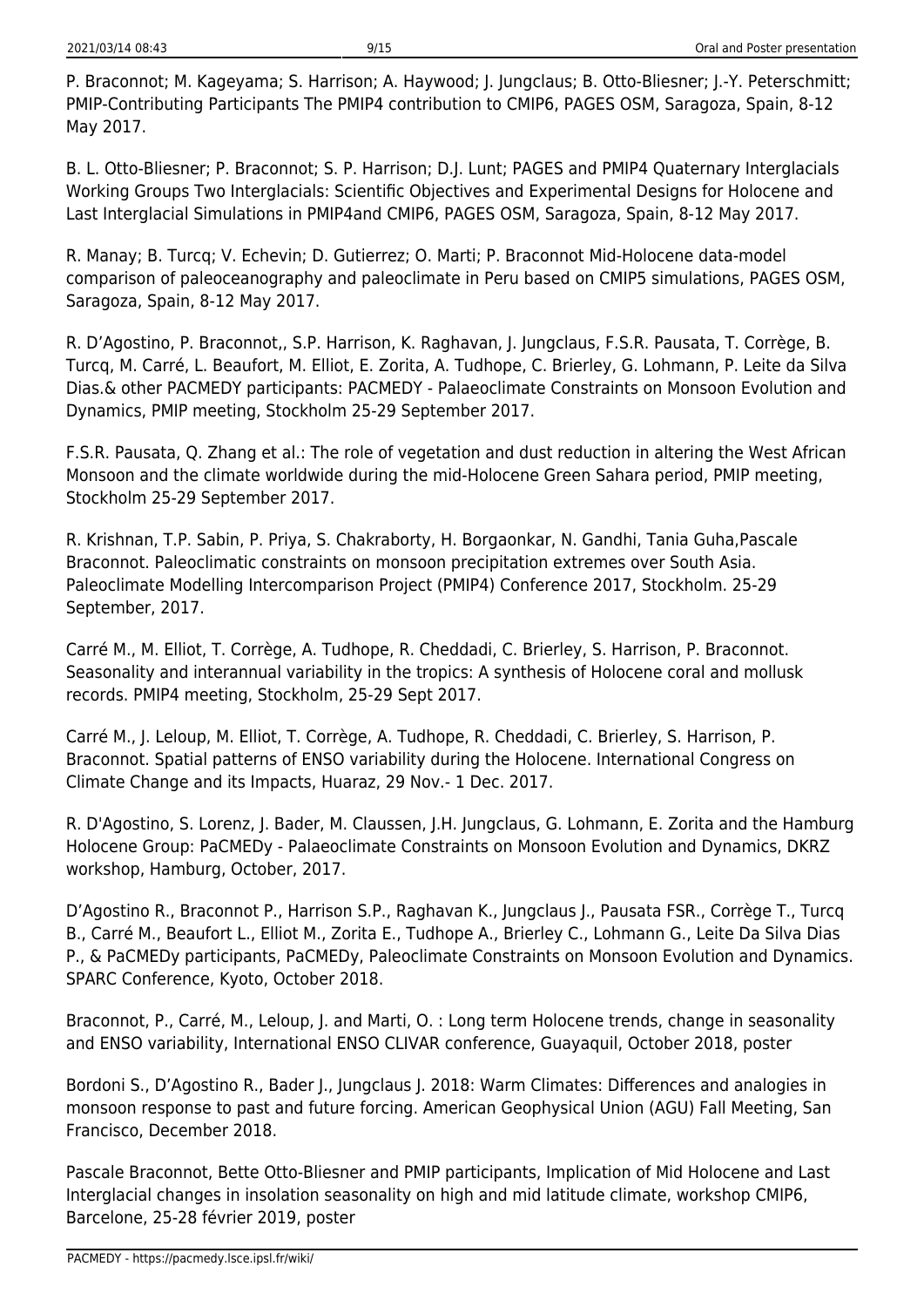Pascale Braconnot, Seasonal and interannual variability in IPSLCM6-LR Mid Holocene simulations, 27-28 mai 2019, Bordeaux, poster

Bruno Turcq, Pedro Da Silva Dias, Renato Campello Cordeiro, Patricia Moreira-Turcq, Luciane Moreira, Igor Custodio, Illaina Wainer, Katya Solis, Jhan Carlo Espinoza, James Apaestegui, Maria Gracia Bustamante, Nicolas Strikis, Vincent Jomelli, Johann Jungclaus, Roberta D'Agostino, Juergen Bader, Olivier Marti, Pascale Braconnot. South American Monsoon Integration in PACMEDY Project. PMIP 2020. 26-30 octobre 2020, Nanjin Normal University.

M. Yseki, B. Turcq, S. Caquineau, R. Salvatteci, D. Gutierrez, J. Jungclauss, O. Marti , P. Braconnot Centennial to millennial variability of winds and precipitation in the Eastern South Pacific during the Holocene: A new data-model comparison. PMIP 2020. 26-30 Octobre 2020, Nanjin Normal University.

P. Braconnot and PACEMDY partners : Palaeo Constaint on Monsoon Evolution and Dynamics, conference PMIP4, visio, Nanjing, 26-30 October 2020

Olivier Marti, Franck Bassinot, Pascale Braconnot, Johan Jungclaus, Alexandre Cauquoin, Gerrit Lohmann, Xiaoxu Shi, Martin Werner, Transient Holocene simulations compared to deep sea cores in the Indian ocean, conference PMIP4, visio, Nanjing, 26-30 octobre 2020

Isma Abdelkader Di Carlo, Pascale Braconnot, Olivier Marti, Mary Elliot: Is the increase in the variability of El Niño over the last 6000 years linked to the mean state changes of the tropical Pacific Ocean?conference PMIP4, visio, Nanjing, 26-30 octobre 2020

#### **mono partner poster presentations**

#### **LSCE**

P. Braconnot, O. Marti, Y. Balkanski. D. Zhu, A. Caubel and A. Cozic, Mid to late Holocene transition Holocene simulation with the IPSL Earth System Model,PMIP meeting, Stockholm 25-29 September 2017

Cretat, J., Braconnot, P. and Terray, P. ENSO and the Indian Summer Monsoon: mid-Holocene to present relationship in transient global simulations. International ENSO CLIVAR conference, Guayaquil, October 2018, poster

P. Braconnot, S. Albani, Y. Balkanski, A. Cozic, M. Kageyama, A. Sima, O. Marti, and J.-Y. Peterschmitt1, Impact of dust in PMIP4-CMIP6 Mid-Holocene simulations with the IPSL model, conference PMIP4, visio, Nanjing, 26-30 octobre 2020

#### **MPI-M**

Roberta D'Agostino, Ori Adam, Piero Lionello, Tapio Schneider: Hadley Circulation extent and strength in a wide range of simulated climates, AGU fall meeting, San Francisco, December, 2016.

Lorenz, S.; Bader, J.; Brovkin, V.; Toohey, M.; Claussen, M. et al.: High-resolution transient simulations of Holocene climate with the MPI Earth System Model: forcing and experiments. PAGES OSM, Saragoza, Spain, 8-12 May 2017.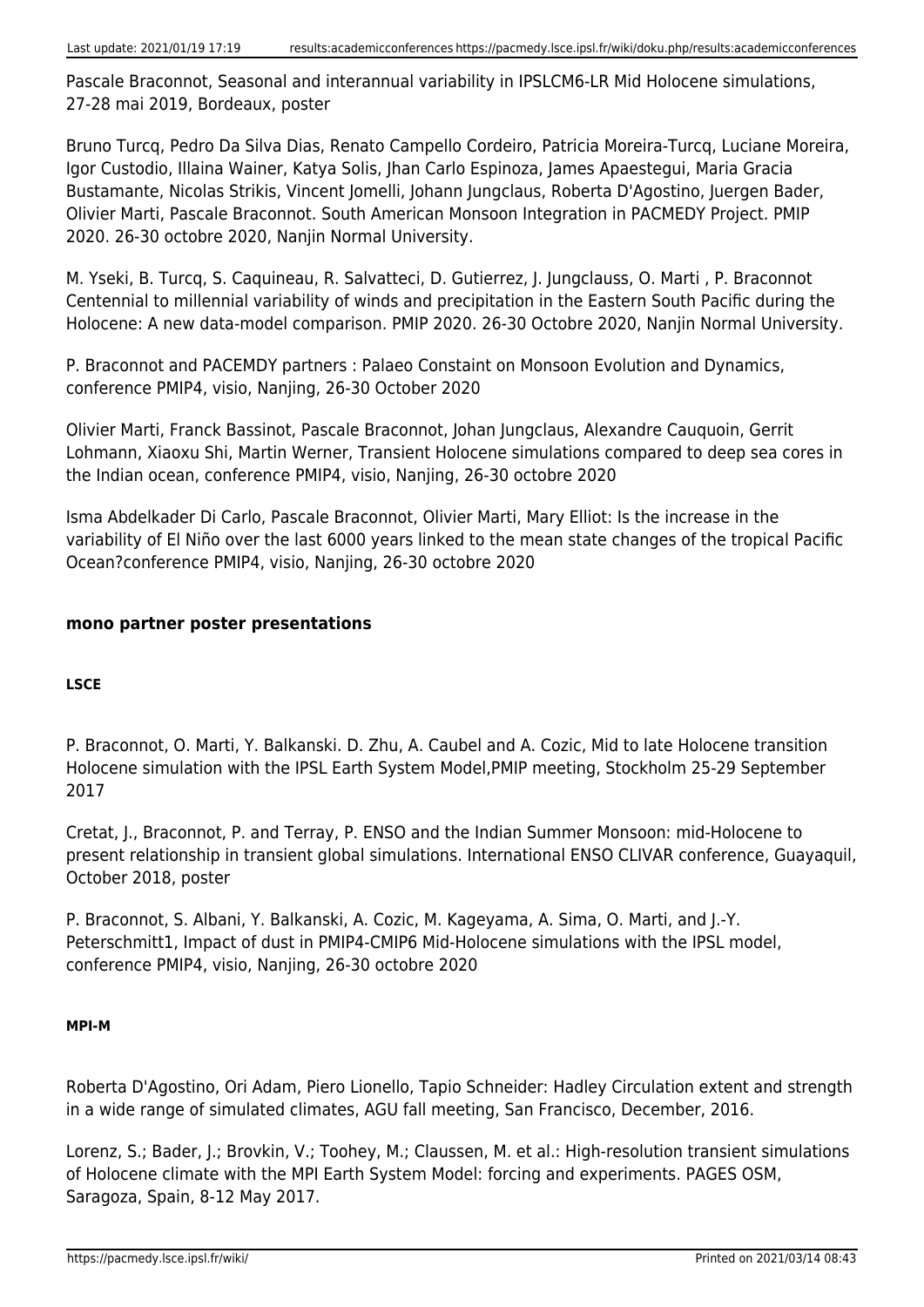Bader, J., Brovkin, V., Claussen, M., D'Agostino, R., Dallmeyer, A., Jungclaus, J.H. et al.: Climate and climate variability over the last 8000 years in high-resolution transient palaeo-simulations. 4th International Conference on Earth System Modelling, Hamburg, Germany, August 2017.

S. Milinski, J. Bader, J.H. Jungclaus, and J. Marotzke, Does internal variability change in response to global warming? AGU Fall Meeting, New Orleans, December 2017.

Jungclaus, J.H.; Bader, J., Ghosh, R.; Wagner, S., Modulation of summer climate variability over Europe during the Common Era, PMIP4 Conference, Stockholm, September 2017

Lionello P., D'Agostino R.: Changes of temperature and precipitation in the Mediterranean region from the Last Glacial Maximum to the end of the 21st century. European Geoscience Union (EGU) General Assembly, Wien, Austria, April 2018.

D'Agostino R., Bader J., Jungclaus J., 2018: Warm climates: differences and similarities in monsoon behaviours between the mid-Holocene and future climate scenario. European Geoscience Union (EGU) General Assembly, Wien, Austria, April 2018.

Scambiati A.L., D'Agostino R., Lionello P.,: Estimate strength and extension of the Hadley Circulation: weak consistency among methods based on different variables. European Geoscience Union (EGU) General Assembly, Wien, Austria, April 2018.

Scambiati, A.L., D'Agostino R., Lionello P.: The role of the Hadley Circulation expansion in shaping the Mediterranean climate. HyMeX Workshop, Lecce, Italy. May 2018.

Lionello P., D'Agostino R.: Changes of temperature and precipitation in the Mediterranean region from the Last Glacial Maximum to the end of the 21st century. Italian Society for Climate Science (SISC) Sixth Annual Conference, Venice, Italy, 2018.

Lionello P., D'Agostino R.: Comparing the simulated Mediterranean climate in different conditions: Last Glacial Maximum, Mid-Holocene and the RCP8.5 projection at the end of the 21st century. MedClivar Conference, Belgrade, Serbia, 2018.

Scambiati A.L., D'Agostino R., Lionello P., 2018: The relation between the global Hadley circulation and the climate in the Mediterranean region. MedClivar Conference, Belgrade, Serbia, 2018.

#### **São Paulo**

Custodio, I.S., P. L. Silva Dias, I.C. Wainer, 2019: South American Monsoon System Over the Last 21,000 Years: Impacts of TraCE-21k Single Forcing Experiments. AGU 2019 Fall Meeting, San Francisco. <https://www.essoar.org/pdfjs/10.1002/essoar.10501252.1>

MASSAROPPE, L; MALFATTI, M.G.L; CUSTÓDIO, I.S.; SILVA DIAS, P.L. Identification of linear and nonlinear causal relationship among low-frequency climatic phenomena in the last millennium. AGU 2019 Fall Meeting, San Francisco. DOI:<https://doi.org/10.1002/essoar.10501252.1>

Sobral Verona, L., Wainer, I., & Khodri, M. (2020, May). How volcanism impact on the variability of the South American Monsoon System and the associated Atlantic Subtropical Cell. In EGU General Assembly Conference Abstracts (p. 289).

Silva, N., Wainer, I., & Khodri, M. (2020, May). Antarctic climate response to large volcanic eruptions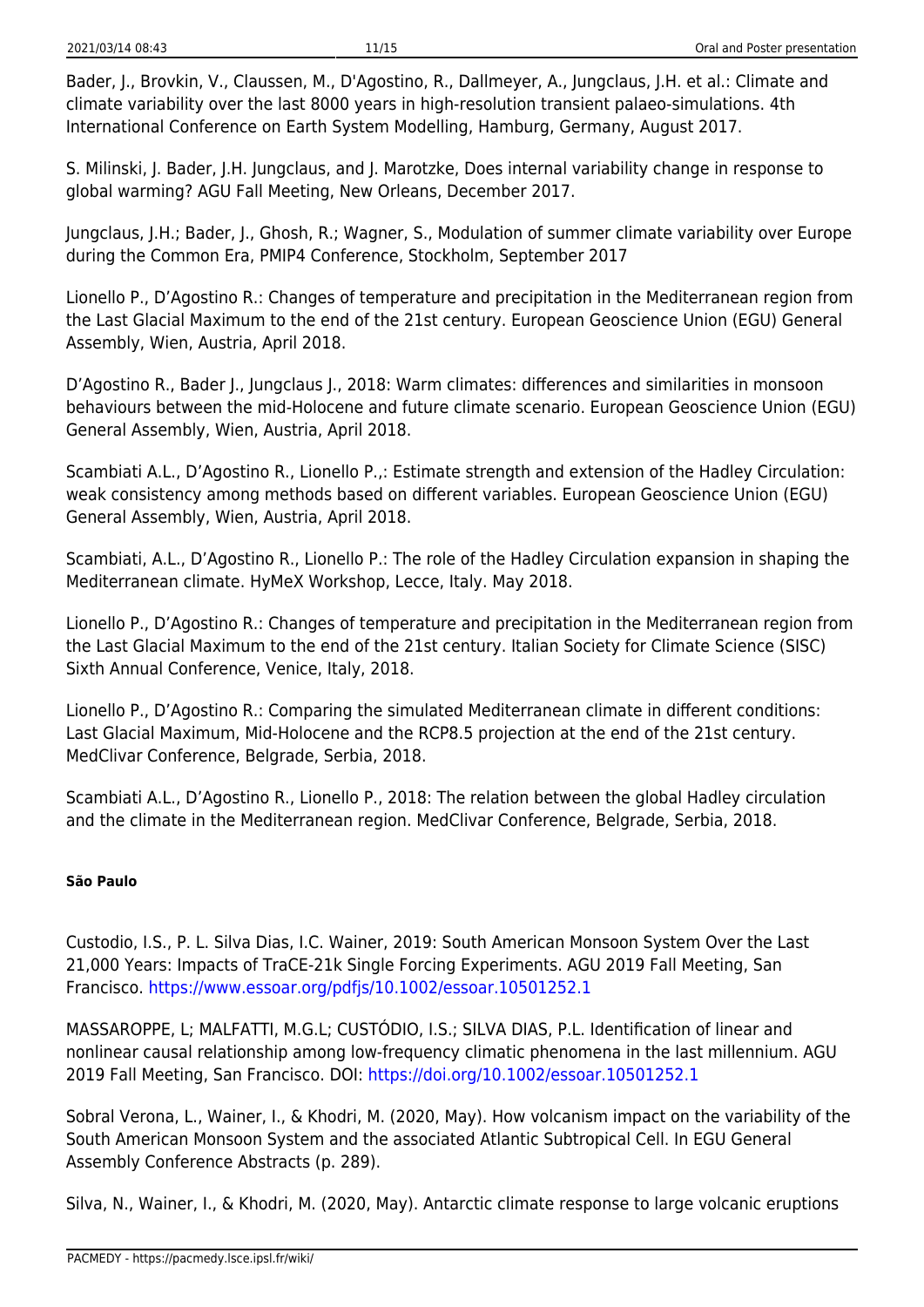in the historical period. In EGU General Assembly Conference Abstracts (p. 291).

#### **Stockholm**

Francesco S. R. Pausata, Qiong Zhang, Francesco Muschitiello, Zhengyao Lu, Léon Chafik, Eva M. Niedermeyer, J. Curt Stager, Kim M. Cobb & Zhengyu Liu: Greening of the Sahara suppressed ENSO activity during the mid-Holocene, PAGES OSM, Saragoza, Spain, 8-12 May 2017.

Francesco S. R. Pausata, Kerry A. Emanuel, Marc Chiacchio, Gulilat T. Diro, Qiong Zhang, Laxmi Sushama, J. Curt Stager, Jeffrey P. Donnelly: Tropical cyclone activity enhanced by Sahara greening and reduced dust emissions during the African Humid Period, PAGES OSM, Saragoza, Spain, 8-12 May 2017.

#### **AWI**

Lohmann, G. and Köhler, P. (2017) Transient simulations of the last deglaciation in the framework of the PalMod project as contributions to PMIP4, First PMIP4 conference, Stockholm, Sweden, 25 September 2017 - 29 September 2017 .hdl:10013/epic.51766

Martin Werner, Paul Gierz, Gregor Knorr, Xu Zhang, Gerrit Lohmann Exploiting stable water isotopes for an improved modelling of past climate changes. First PMIP4 conference, Stockholm, Sweden, 25 September 2017 - 29 September 2017 .

Xiaoxu Shi, Hu Yang, Gerrit Lohmann, and Gregor Knorr EGU 2019, Modelled abrupt climate change under persisted freshwater hosing, EGU, Vienne, 7-12, <https://meetingorganizer.copernicus.org/EGU2019/EGU2019-6028.pdf>

Xiaoxu Shi, Hu Yang, and Gerrit Lohmann, Simulated PMIP4 experiments with low and high resolutions by AWI-ESM . Past2Future Workshop, University College, London, May 2019.

#### **Edinburgh**

A Schurer et al. Last Millennium Simulations using UK Met Office models: PMIP3 simulations and plans for PMIP4 First PMIP4 conference, Stockholm, Sweden, 25 September 2017 - 29 September 2017 .

#### **ISEM (now LOCEAN-CNRS)**

Carré M., M. Azzoug, A. Camara, R. Cheddadi , A.T. Gaye, S. Janicot, M. Khodri, A. Lazar, C.E. Lazareth, J. Mignot, M. Wade. Sahel rainfall negatively linked to global temperature during the past 1600 years. OSM PAGES meeting, Zaragoza, 9-13 May 2017.

#### **LOCEAN**

Bruno Turcq, Pedro Da Silva Dias, Renato Campello Cordeiro, Patricia Moreira-Turcq, Luciane Moreira, Igor Custodio, Illaina Wainer, Katya Solis, Jhan Carlo Espinoza, James Apaestegui, Maria Gracia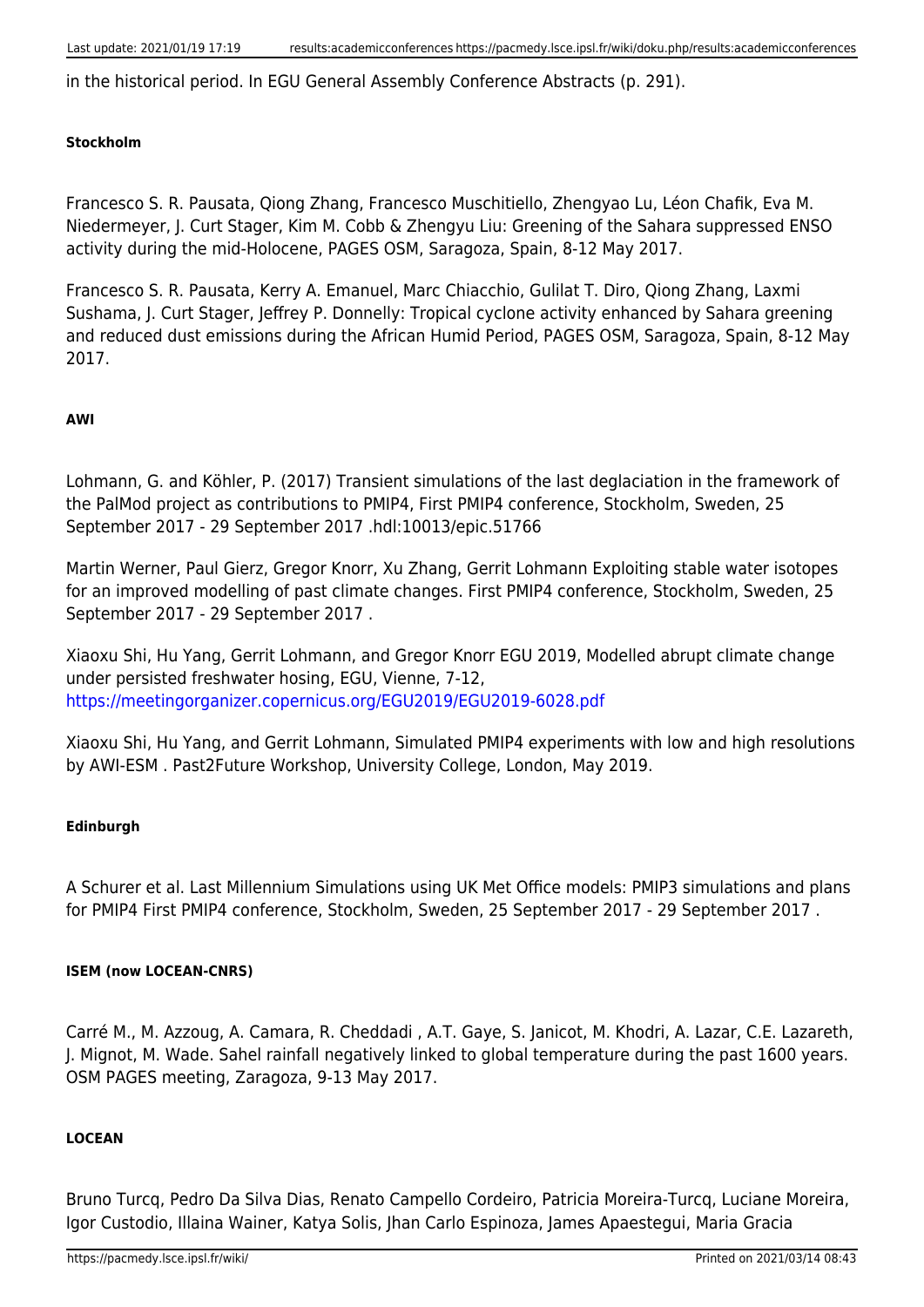Bustamante, Nicolas Strikis, Vincent Jomelli9, Johann Jungclaus, Roberta D'Agostino, Juergen Bader, Olivier Marti, Pascale Braconnot. La mousson sud-américaine pendant les 6000 dernières années : comparaison Données/Modèles transitoires. Journées Climat et Impact 23-25 novembre 2020. Université Paris Saclay.

Jomelli, V., Braucher, R.,Wagnon, P., Brun, F., Berthier, E. Holocene changes of the Nepalese Mera glacier. Inqua Dublin 25-31 Juillet 2019.

Renato Campello Cordeiro, Patricia Moreira Turcq, Luciane Silva Moreira, Bruno Turcq Carbon accumulation rate and stockage of carbon in floodplain lakes related to paleoclimatic evolution during the Holocene. 8eme Conférence Hybam, Environmental threats and climatic changes in the Amazon. Museum d'Histoire Naturelle de Toulouse, 1 - 6 septembre 2019.

Bruno Turcq , Carlos Benavente Escobar , James Apaestegui , Stephanie Dumont , Laurence Audin , Stephane Guedron , Dimitri Guttierez , Sergio Moreira, Isabelle Billy, Renato Campello Cordeiro, Luciane Moreira, Patricia Moreira-Turcq. Variabilité millénaire de deux lacs péruviens pendant le Méghalayen (Holocène Supérieur). 8eme Conférence Hybam, Environmental threats and climatic changes in the Amazon. Museum d'Histoire Naturelle de Toulouse, 1 - 6 septembre 2019.

Moreira, L.S.; Moreira-Turcq, P.; Cordeiro, R.C.; Turcq, B.; Aniceto, K.C.; Moreira-Ramírez, M; Soares Cruz, A.P.; Caquineau, S.; Silva, V.C. An integrated approach to tracking paleohydrological changes along the Amazon Basin. 8eme Conférence Hybam, Environmental threats and climatic changes in the Amazon. Museum d'Histoire Naturelle de Toulouse, 1 - 6 septembre 2019.

Romina Llanos, Patricia Moreira-Turcq, Raúl Espinoza, Bruno Turcq, Bram Willems. Shifts in carbon accumulation in tropical andean peatlands due to climate change. 8eme Conférence Hybam, Environmental threats and climatic changes in the Amazon. Museum d'Histoire Naturelle de Toulouse, 1 - 6 septembre 2019.

Turcq, B. Les enregistrements d'El Niño revisités, un hommage à Luc Ortlieb Colloque Q11 AFEQ-CNF-INQUA, Orléans, février 2018.

Abdel Sifeddine, Francisco Zuluaga, James Apaestegui, Jorge Cardich, Dimitri Gutierrez, Bruno Turcq, Renato C. Cordeiro , Jorge Valdes , Ana Luiza S. Albuquerque, Ioanna Bouloubassi , Sandrine Caquineau , Francisco William Da Cruz & Miriam Khodri. Tropical and Extra tropical variabilities, teleconnections and their impacts on South American climate during the last millennium. Colloque Q11 AFEQ-CNF-INQUA, Orléans, février 2018.

Llanos, R., Moreira-Turcq, P., Espinoza, R., Turcq, B., Willems, B. Carbon accumulation in high-altitude peatlands of the central andes of Peru. In: Virtual poster presented for the Spring 2018 Virtual Poster Showcase of the American Geophysical Union – AGU. Keila Aniceto, Patricia Moreira-Turcq, Renato Campello Cordeiro, Adriana Horbe, Pascal Fraizy, Isabel Quintana Cobo, Marcel S. Passos, Bruno Turcq - Paleohidrologia e sedimentação mineral em lagos de várzea do Baixo Ucayali. Conference Hybam Large tropical rivers under climate and land-use changes. 6-10 nov 2017. Niteroi, Brésil

Yizet Huaman, Patricia Moreira-Turcq, Bram Willems, Raúl Espinoza, James Apaéstegui, Bruno Turcq - Influence of Paleoclimatic changes in high Andean peatlands during the last 2500 years. Conference Hybam Large tropical rivers under climate and land-use changes. 6-10 nov 2017. Niteroi, Brésil

Romina Llanos, Patricia Moreira-Turcq, Raúl Espinoza, Bruno Turcq, Bram Willems - Carbon accumulation in high-altitude peatlands of the central Andes of Peru. Conference Hybam Large tropical rivers under climate and land-use changes. 6-10 nov 2017. Niteroi, Brésil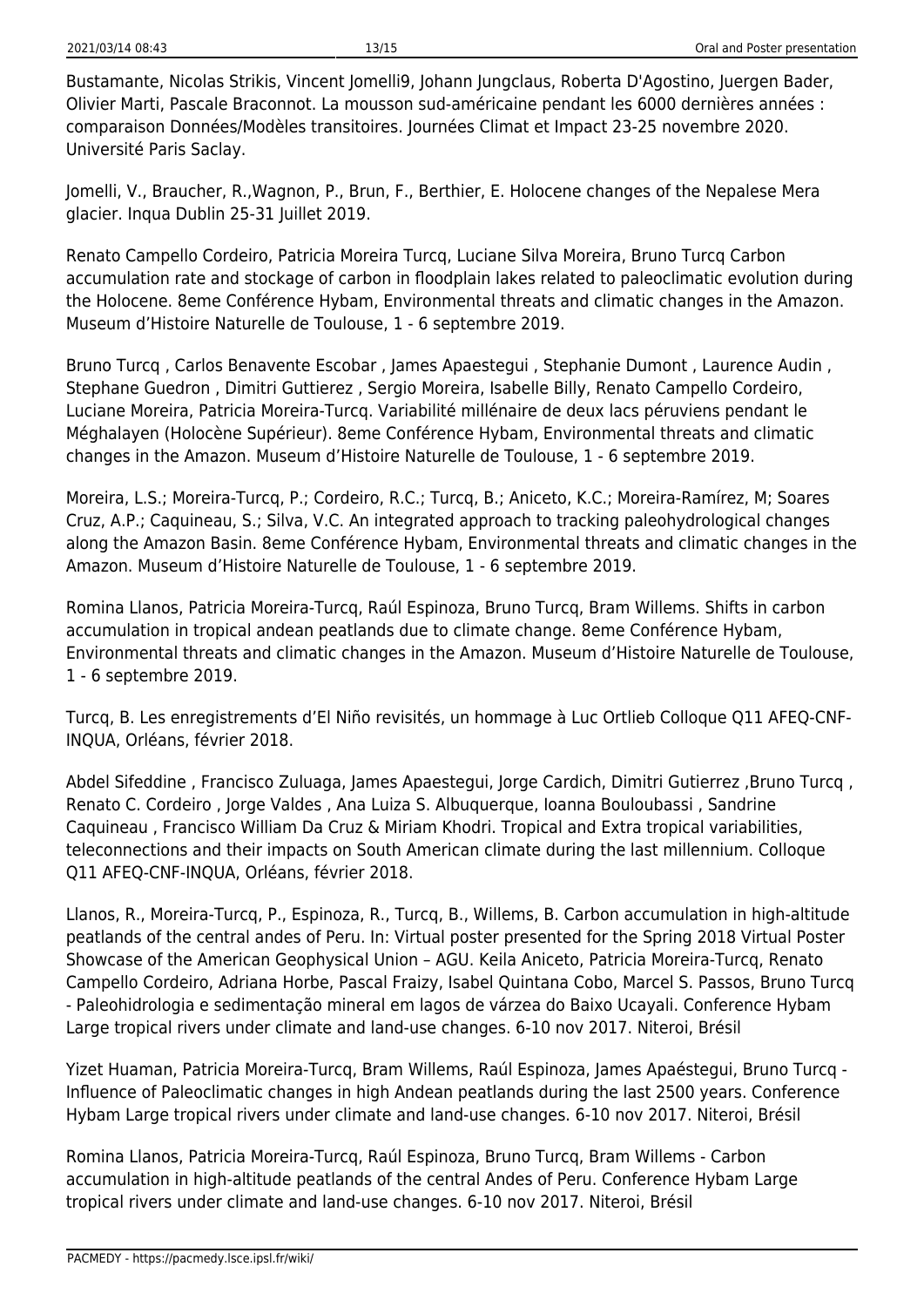Moquet Js., Morera S.B., Turcq B., Poitrasson F., Moreira-Turcq P., Roddaz M., Espinoza J.C., Huamán D., Guyot JL., Takahashi K., Sondag F., Mounic S. - Uso de isótopos de Strontio e Neodymio no material em suspensão do Rio Tumbes (Peru) como traçadores. Conference Hybam Large tropical rivers under climate and land-use changes. 6-10 nov 2017. Niteroi, Brésil

Patricia Moreira-Turcq, Luciane S. Moreira, Keila Aniceto, Marcelo Amorim, Renato C. Cordeiro, Renata Lima, Isabel Quintana-Cobo, Julia Contrera, Renata Zocatelli and Bruno Turcq - Carbon accumulation in Amazonian floodplain lakes. Conference Hybam Large tropical rivers under climate and land-use changes. 6-10 nov 2017. Niteroi, Brésil

Gabriel S. Martins, Renato C. Cordeiro , Bruno Turcq, Luciane S. Moreira, Daiana Fontes, Abdelfettah Sifeddine, Ioanna Bouloubassi, Hermann Behling - O uso de biomarcadores moleculares e composição isotópica (δ13C e δD) de n-alcanos na reconstrução paleoclimática e paleohidrológica dos últimos 35.000 anos -Lago do Saci (PA), Sudeste da Bacia Amazônica. Conference Hybam Large tropical rivers under climate and land-use changes. 6-10 nov 2017. Niteroi, Brésil

Christian Quintana, James Apaéstegui, Bruno Turcq, Patricia Turcq Environmental changes inferred from geochemical variability in Lake Pomacochas sediments in the North Eastern Peruvian Andes. Congreso Internacional del Cambio Climatico y sus Impactos – ICCCI. Huaraz, Pérou. 29 nov - 1er Dec 2017. 2017-14.

Bruno Turcq, Olivier Marti, Pascale Braconnot, Roger Manay, Dimitri Guttierez. Holocene climate variability during the 6-4kyrs transition in East Equatorial Pacific. PMIP4 Conference. Stockholm from 25 to 29 September, 2017.

Katya Canal,, Bruno Turcq. El Sistema Monzónico Sudamericano durante el Holoceno Medio y Preindustrial desde Modelos Climáticos Globales. Congreso Internacional del Cambio Climatico y sus Impactos – ICCCI. Huaraz, Pérou. 29 nov - 1er Dec 2017.

Roger Manay, Bruno Turcq, Vincent Echevin, Dimitri Gutierrez. Evaluación de simulaciones cmip5 del Holoceno Medio del margen costero peruano. Congreso Internacional del Cambio Climatico y sus Impactos – ICCCI. Huaraz, Pérou. 29 nov - 1er Dec 2017.

Bruno Turcq, Olivier Marti, Pascale Braconnot,Roger Manay, Dimitri Guttierez. Variabilidad climática del holoceno en el pacífico ecuatorial y áreas continentales adyacentes. Congreso Internacional del Cambio Climatico y sus Impactos – ICCCI. Huaraz, Pérou. 29 nov - 1er Dec 2017.

Dimitri Gutiérrez, Renato Salvatteci , Greg Skilbeck, Abdelfettah Sifeddine , Philippe Martinez, Marco Yseki, Bruno Turcq. Productividad silícea, aporte litogénico y preservación de carbonatos desde la última deglaciación asociados a la zona de mínima de oxígeno frente a Perú central. Congreso Internacional del Cambio Climatico y sus Impactos – ICCCI. Huaraz, Pérou. 29 nov - 1er Dec 2017.

Patricia F. Moreira-Turcq, Luciane S. Moreira, Keila Aniceto , Marcelo Amorim , Renato C. Cordeiro, Isabel Quintana-Cobo , Renata Zocatelli and Bruno Turcq. Impact of holocene hydro-climate events on carbon accumulation in amazon floodplain lakes. International Congres in Climatic Changes and its Impacts. Huaraz, Pérou 31 à 1 de decembre 2017.

Yizet Huaman, Patricia Moreira-Turcq , Bram Willems , Raúl Espinoza, James Apaéstegui, Bruno Turcq. Influencia de cambios climaticos en bofedale del rio cachi, durante 2500 añ0s. International Congres in Climatic Changes and its Impacts. Huaraz, Pérou 31 à 1 de decembre 2017.

Romina Llanos, Patricia Moreira-Turcq, Raúl Espinoza, Bruno Turcq, Bram Willems. Importancia de las turberas tropicales altoandinas como sumideros de carbono. Congres in Climatic Changes and its